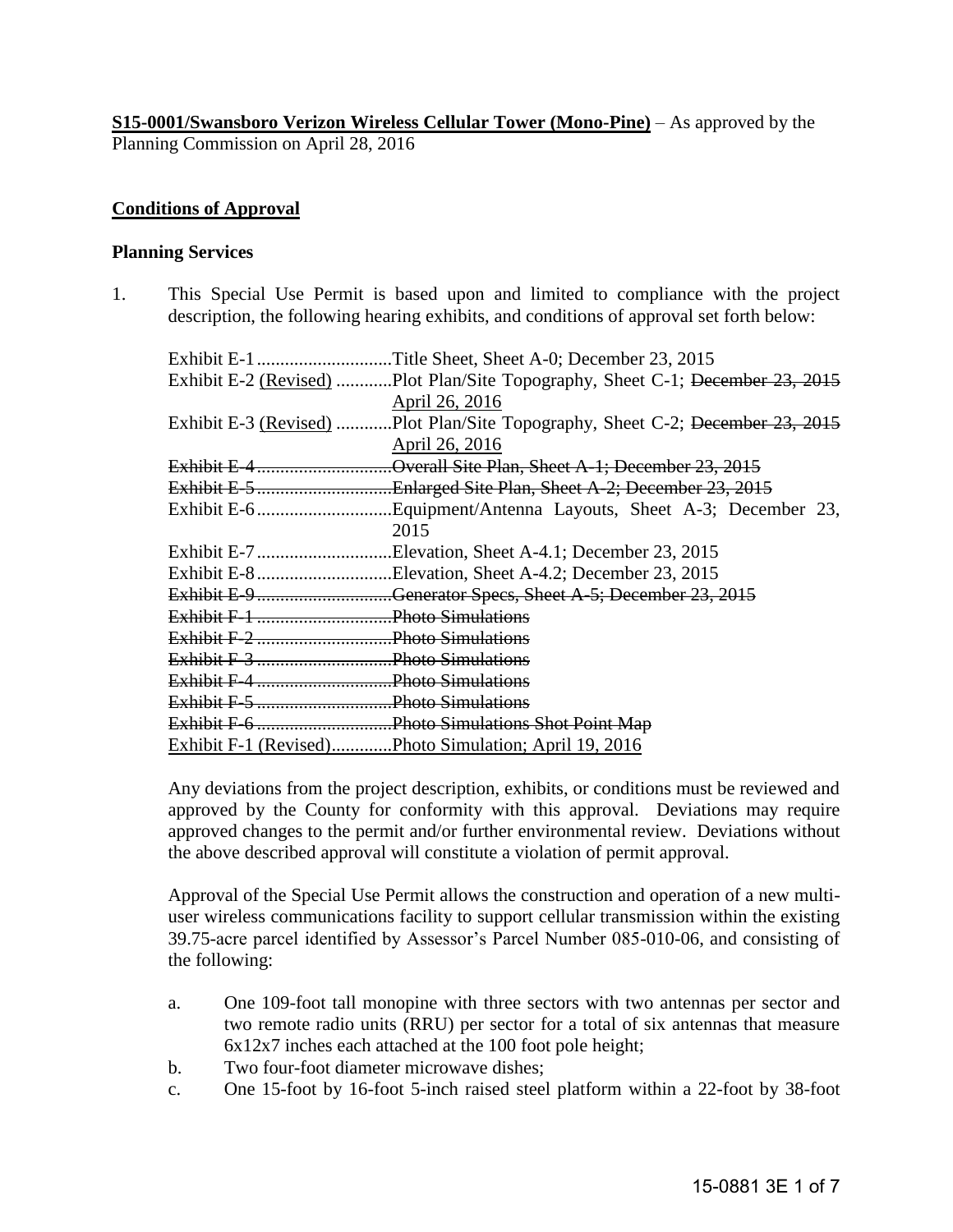Verizon Wireless lease area to house equipment cabinets and associated equipment;

- d. One 15 kVA standby diesel generator with a 132 gallon fuel tank partially surrounded by a sound wall;
- e. One 836-square-foot equipment compound surrounded by beige or tan, slatted and wire-topped chain link fencing; and
- f. A 120-foot long gravel driveway to provide access to the wireless facility.

 The grading, development, use, and maintenance of the property, the size, shape, arrangement, and location of structures, parking areas and landscape areas, and the protection and preservation of resources shall conform to the project description above and the hearing exhibits and conditions of approval below. The property and any portions thereof shall be sold, leased or financed in compliance with this project description and the approved hearing exhibits and conditions of approval hereto. All plans must be submitted for review and approval and shall be implemented as approved by the County.

# **Development Services Division (Planning)**

- 2. The following conditions of approval, as amended from COC04-0048, shall be completed prior to issuance of any development permits for the parcel:
	- a. An irrevocable offer of dedication, 25 feet from the centerline of One Eye Creek Road, for road and public utility purposes, including all slope easements, shall be offered to the County across the frontage of the subject parcel. The offer of dedication shall be made on a form approved by the Department of Transportation Division.
	- b. A STOP sign per Standard Plan 105A shall be placed at the intersection of One Eye Creek Road and Mosquito Road.
	- c. A "Not a County Maintained Road" sign, 24x30-inches, black on white, shall be placed on One Eye Creek Road at the intersection with Mosquito Road.
	- d. A street sign in conformance with Standard Plan 105 (B-1) shall be installed at the intersection of One Eye Creek Road and Mosquito Road.
	- e. The property owner shall have the parcel evaluated by a septic system design consultant and the findings submitted to the El Dorado County Environmental Management Department Division to determine if the parcel can support an onsite septic disposal system prior to application for a building permit.
	- f. The applicant shall improve that portion of One Eye Creek Road fronting the subject property to Standard Plan 101-C providing for a minimum unrestricted roadway width of 18 feet with 2-foot shoulders. The roadway improvements and surfacing shall be subject to the review and approval of the Department of Transportation Division and the Mosquito Fire Protection District. Letters evidencing satisfaction with this condition shall be provided to the Planning Department Division.
- 3. Pursuant to County Code Section 130.54.060, implementation of the project must occur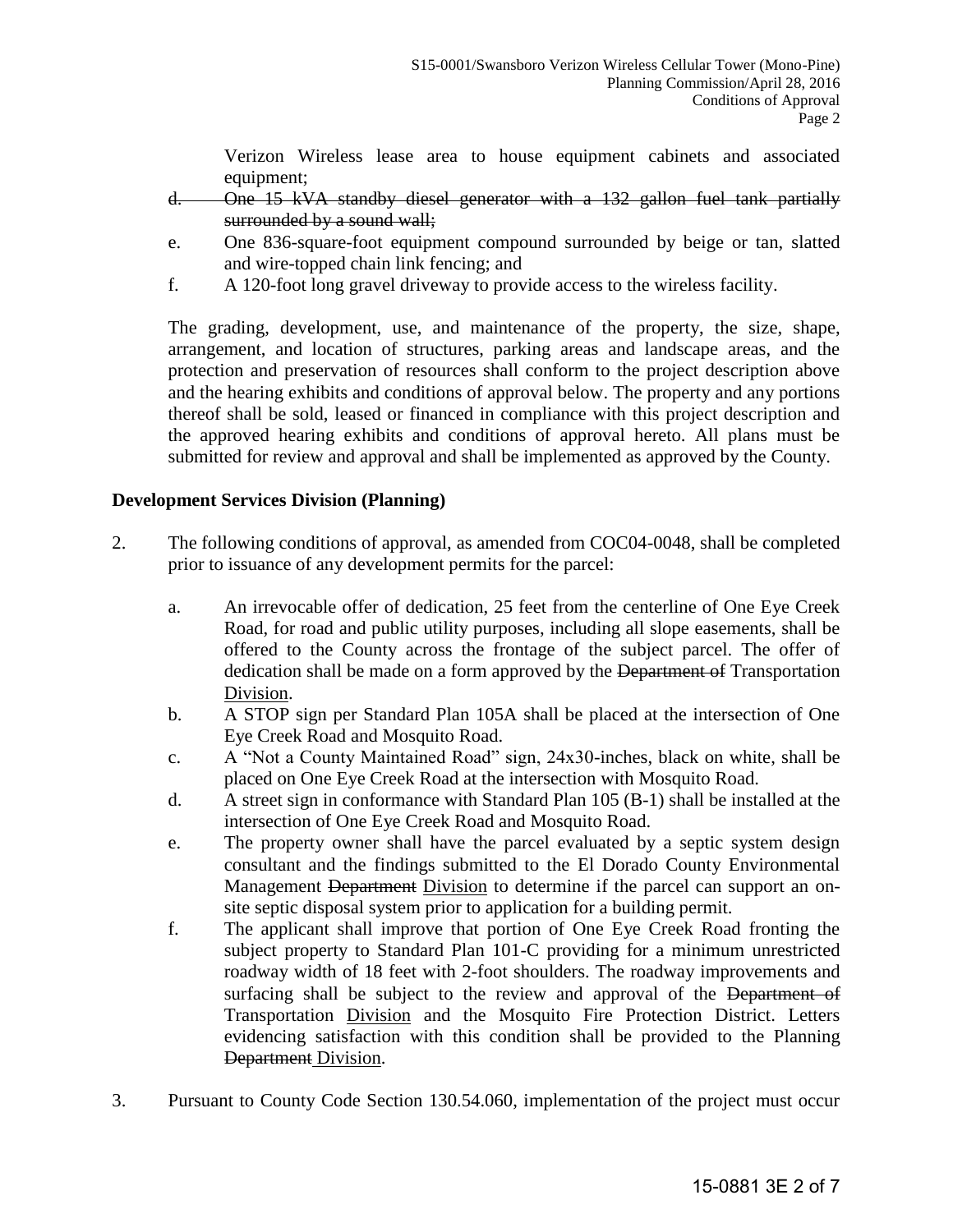within 24 months of approval of this Special Use Permit, otherwise the permit becomes null and void. It is the responsibility of the applicant to monitor the time limit and make diligent progress toward implementation of the project and compliance with conditions of approval.

- 4. The applicant shall assume full responsibility for resolving television reception interference or other electrical interference caused by the operation of this facility. The applicant shall take corrective action within 30 days of the receipt of any written complaint.
- 5. All equipment shelters, cabinets or other auxiliary structures shall be painted in a matching color to comply with the screening requirements of Section 130.40.130.D.1 of the Zoning Ordinance. The pole shall have simulated bark, and the RF antennas shall be painted with non-reflective paint and maintained to match the color of the branch needles. All antennas shall be covered with antenna socks that shall match the color and texture of the branch leaves. The branches shall be installed with random lengths that create an asymmetrical appearance conforming to the shape of a natural Pine tree. No antenna shall project out past the branch tips. Planning Services shall verify the painting of all structures prior to final inspection and approval of the facility.
- 6. All improvements associated with the communication facility, including equipment shelters, antennae, and fencing shall be properly maintained at all times. Colors of the panels, equipment enclosure, and other improvements visible to the public shall be maintained to ensure the appearance remains consistent.
- 7. Any routine maintenance that requires running the generator or automatic recycling of the generator shall be performed between the hours of 9:00 a.m. to 3:00 p.m. Monday through Friday.
- 8. Prior to commencement of any use authorized by this permit, the applicant shall provide a written description, together with appropriate documentation, showing conformance of the project with each condition imposed as part of the project approval. The applicant shall make the actual and full payment of Planning and Building Division processing fees for the Special Use Permit and Building Permits prior to issuance of a Building Permit. The applicant shall also schedule an inspection by the Planning Division prior to Building Permit final for any Building Permit for verification of compliance with applicable Conditions of Approval.
- 9. All obsolete or unused communication facilities shall be removed within six months after the use of that facility has ceased or the facility has been abandoned. The applicant shall notify Planning Services at the time of abandonment and all disturbance related to the communication facility shall be restored to pre-project condition.
- 10. Due to the ever-changing technology of wireless communication systems, this Special Use Permit shall be reviewed by the County Development Services Department every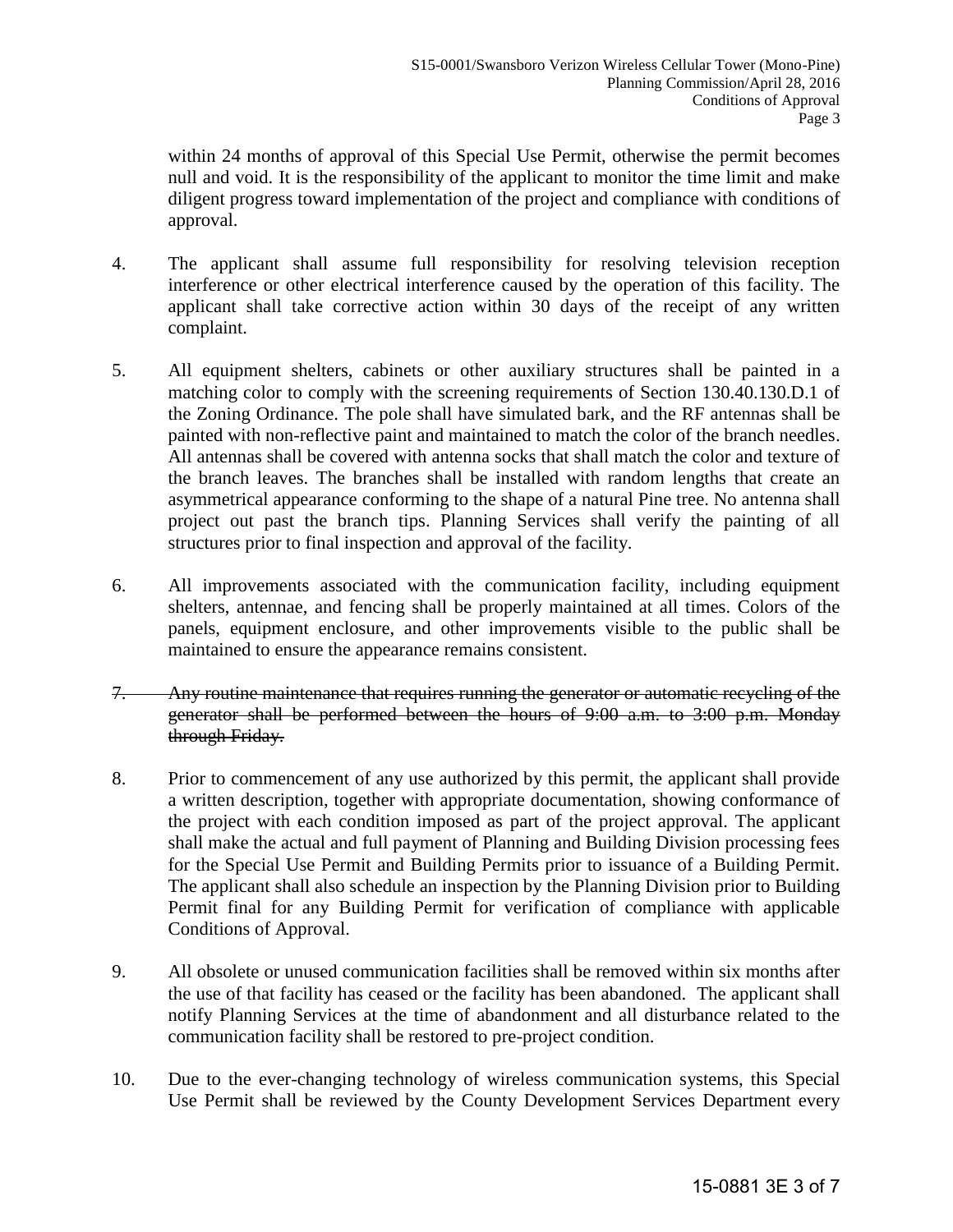five years. At each five-year review, the permit holder shall provide the Development Services Department with a status report on the then current use of the subject site and related equipment to include dated photos of the tower and equipment. Development Services shall review the status and determine whether to:

- a. Allow the facility to continue to operate under all applicable conditions; or
- b. Hold a public hearing to determine whether to modify the conditions of approval in order to reduce identified adverse impacts; or initiate proceedings to revoke the special use permit, requiring the facility's removal if it is no longer an integral part of the wireless communications system.

 By operation of this condition, it is the intent of County to reserve the right to modify or add new conditions, consistent with the language specified above. The failure of the County to conduct or complete a five-year review in a timely fashion shall not invalidate the Special Use Permit. The applicant shall pay a fee determined by the Development Services Director to cover the cost of processing a five-year review on a time and materials basis.

- 11. The operator (lessee) and property owner (lessor) are responsible for complying with all conditions of approval contained in this Special Use Permit. Any zoning violations concerning the installation, operation, and/or abandonment of the facility are the responsibility of the owner and the operator.
- 12. BIO-1: Pre-construction Survey Required: The following shall be incorporated as a note on the grading/improvement plans:
	- a. If construction takes place between May and June, the applicant will be required to conduct surveys for the presence of four special status plant species (*Clarkia biloba ssp. brandegeeae, Clarkia virgata, Horkelia parryi, and Chlorogalum grandiflorum*); and
	- b. If construction is to take place during nesting season of raptors (February 1 to September 1) the applicant will be required to conduct a survey for active nests on and around the project site, and
	- c. Within 14 days prior to construction the applicant will be required to conduct a survey for roosting silver haired and Yuma myotis bats.

If any of the species are found, the applicant shall take necessary measures to protect the species in coordination with the state Department of Fish and Wildlife or the California Native Plant Society. Grading and construction activities may begin after appropriate measures are taken.

The Planning Division shall verify the inclusion of this notation on the grading plans prior to issuance of a grading permit.

Monitoring Responsibility: Planning Services.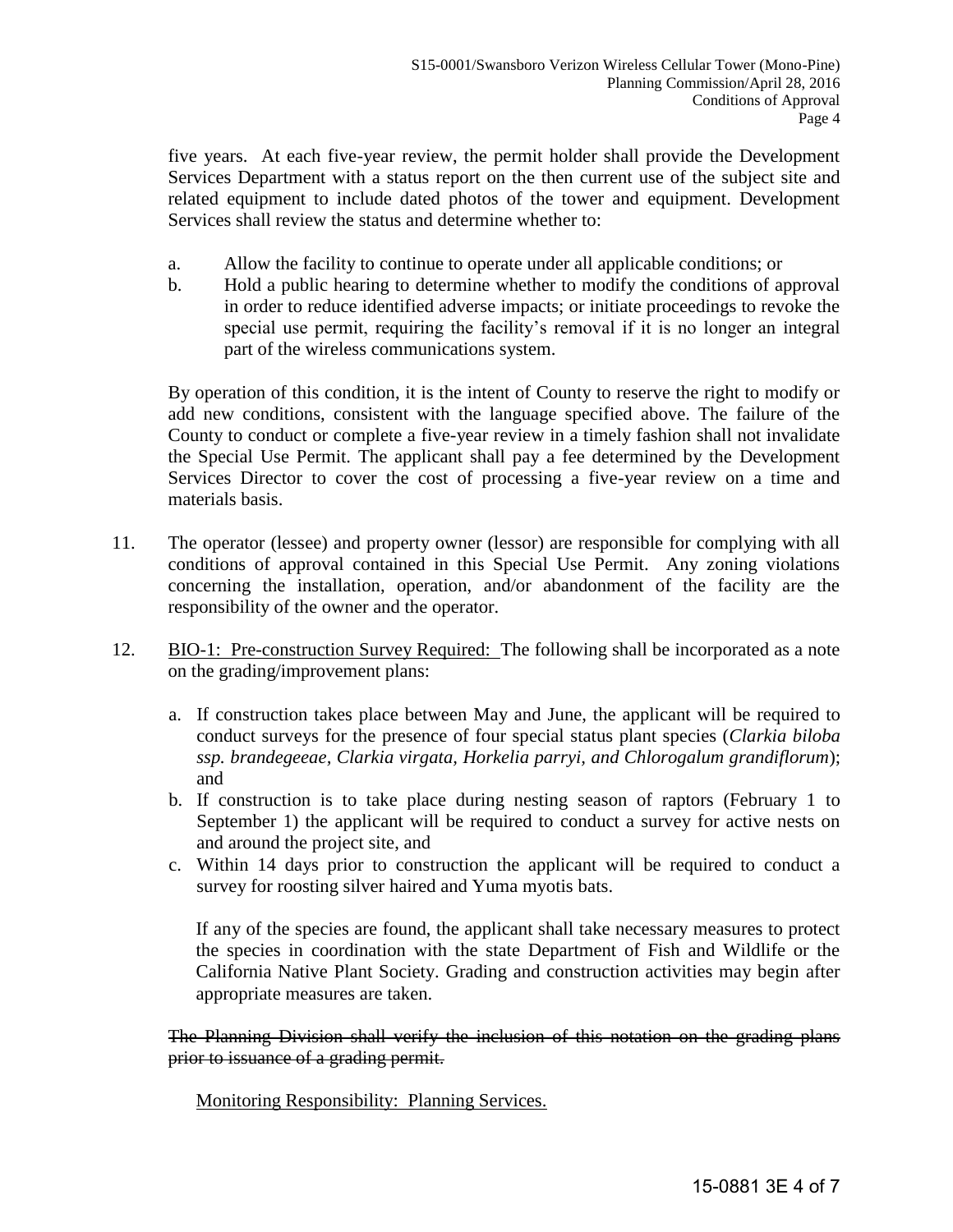Monitoring Requirement: This requirement shall be placed on all grading plans. Planning Services shall review the surveys prior to issuance of a grading permit and/or ground disturbance within the entire project parcel.

- 13. The project will remove less than 0.01 percent of oak canopy. The applicant shall plant, maintain and monitor the required replacement of oak canopy as described in the *Biological Assessment for the Verizon Swansboro Site, Foothill Associates (dated January 18, 2016)* and in accordance with General Plan Policy 7.4.4.4 Option A and Interim Interpretive Guideline to General Plan Policy 7.4.4.4 (Option A). The applicant shall submit an updated canopy assessment for review by the County with submittal of grading/building permits. The applicant shall supply Planning Services with proof that the planting has occurred prior to building permit final. Prior to issuance of final occupancy permit, an oak tree maintenance and monitoring agreement shall be secured for the long-term maintenance and preservation of these replanted trees, in accordance with the Interim Interpretive Guideline.
- 14. The applicant shall incorporate into the grading permit plan and implement all tree preservation and protection measures detailed in the *Biological Assessment for the Verizon Swansboro Site, Foothill Associates* (dated January 18, 2016).
- 15. The following shall be incorporated as a note on the grading/improvement plans:

In the event archeological resources are discovered during grading and construction activities, the applicant shall ensure that all such activities cease within 50 feet of the discovery until an archaeologist can examine the find in place. If the find is determined to be a "unique archaeological resource", contingency funding, and a time allotment sufficient to allow recovering an archaeological sample or to employ one of the avoidance measures may be required under the provisions set forth in Section 21083.2 of the Public Resources Code. Construction work could continue on other parts of the project site while archaeological mitigation takes place.

If the find is determined to be a unique archeological resource, the archaeologist shall determine the proper method(s) for handling the resource or item in accordance with Section 21083.2(b-k). Any additional costs as a result of complying with this section shall be borne by the project applicant. Grading and construction activities may resume after appropriate measures are taken or the site is determined a nonunique archeological resource.

Planning Services shall verify the inclusion of this notation on the grading plans prior to the issuance of a grading permit.

16. The following shall be incorporated as a note on the grading/improvement plans: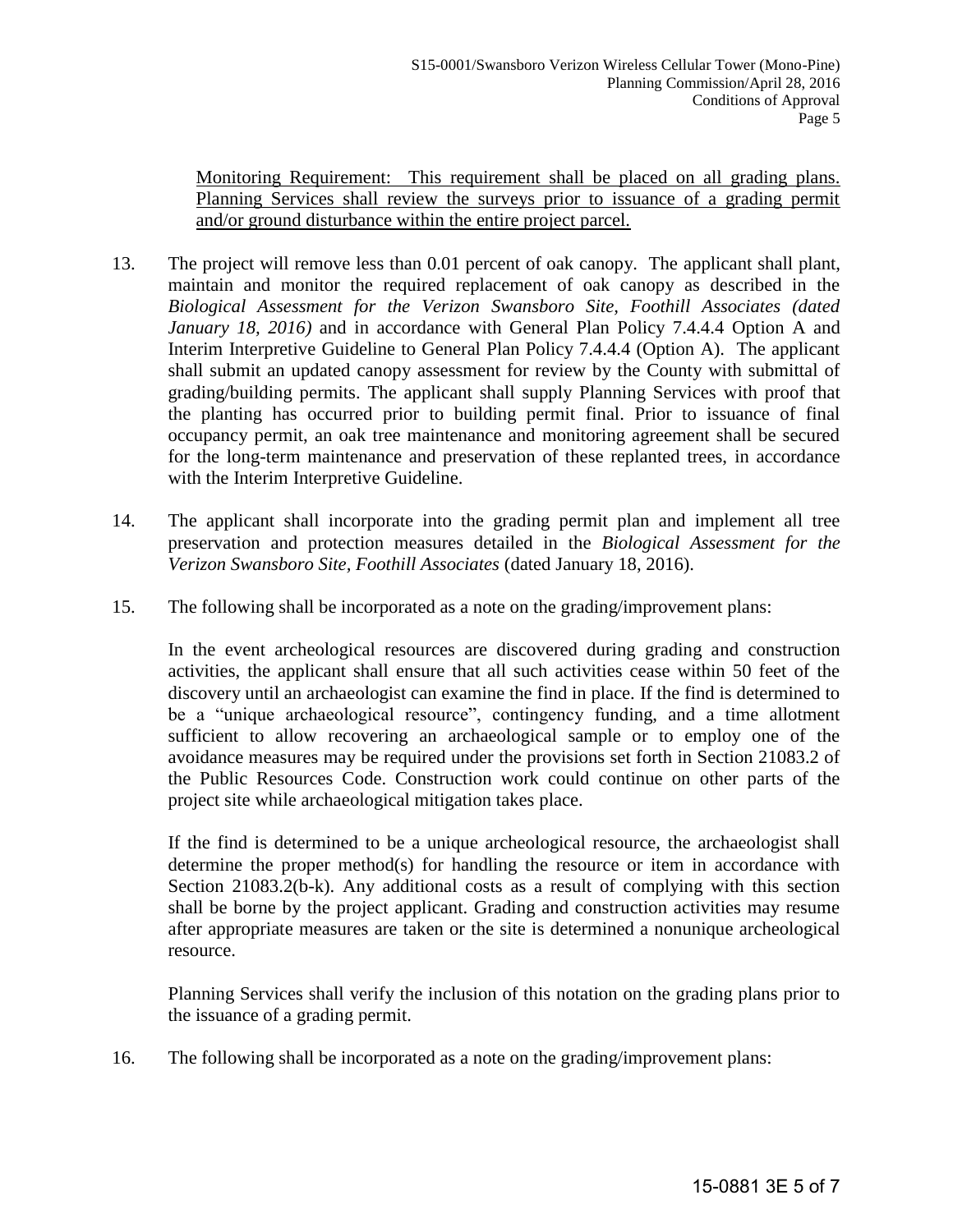In the event of the discovery of human remains, all work shall cease and the County coroner shall be immediately notified pursuant to subdivision (c) of Section 7050.5 of the Health and Safety Code and Section 5097.98 of the Public Resources Code. The Coroner shall make his or her determination within two working days from the time the person responsible for the excavation, or his or her authorized representative, notifies the coroner of the discovery or recognition of the human remains. If the Coroner determines that the remains are not subject to his or her authority and if the Coroner recognizes the human remains to be those of a Native American, or has reason to believe that they are those of a Native American, he or she shall contact, by telephone within 24 hours, the Native American Heritage Commission.

 Upon the discovery of the Native American remains, the landowner shall ensure that the immediate vicinity, according to generally accepted cultural or archaeological standards or practices, where the Native American human remains are located, is not damaged or disturbed by further development activity until the landowner has discussed and conferred, as prescribed in Section 5097.98 of the Public Resources Code, with the most likely descendants regarding their recommendations. The descendants shall complete their inspection and make their recommendation within 48 hours of their notification by the Native American Heritage Commission. The recommendation may include the scientific removal and nondestructive analysis of human remains and items associated with Native American burials or other proper method(s) for handling the remains in accordance with Section 5097.98(b-h). Any additional costs as a result of complying with this section shall be borne by the project applicant. Grading and construction activities may resume after appropriate measures are taken.

 Planning Services shall verify the inclusion of this notation on the grading plans prior to the issuance of a grading permit.

17. In the event of any legal action instituted by a third party challenging the validity of any provision of this approval, the developer and landowner agree to be responsible for the costs of defending such suit and shall hold County harmless from any legal fees or costs County may incur as a result of such action.

 The developer and land owner shall defend, indemnify, and hold harmless El Dorado County and its agents, officers, and employees from any claim, action, or proceeding against El Dorado County or its agents, officers, or employees to attack, set aside, void, or annul an approval of El Dorado County concerning a special use permit.

 The County shall notify the applicant of any claim, action, or proceeding, and the County shall cooperate fully in the defense.

18. The applicant shall repair all damage to the access roads caused by installation of the cell tower facility (One Eye Creek Road and the access to the cell tower facility site).

## **Air Quality Management District**